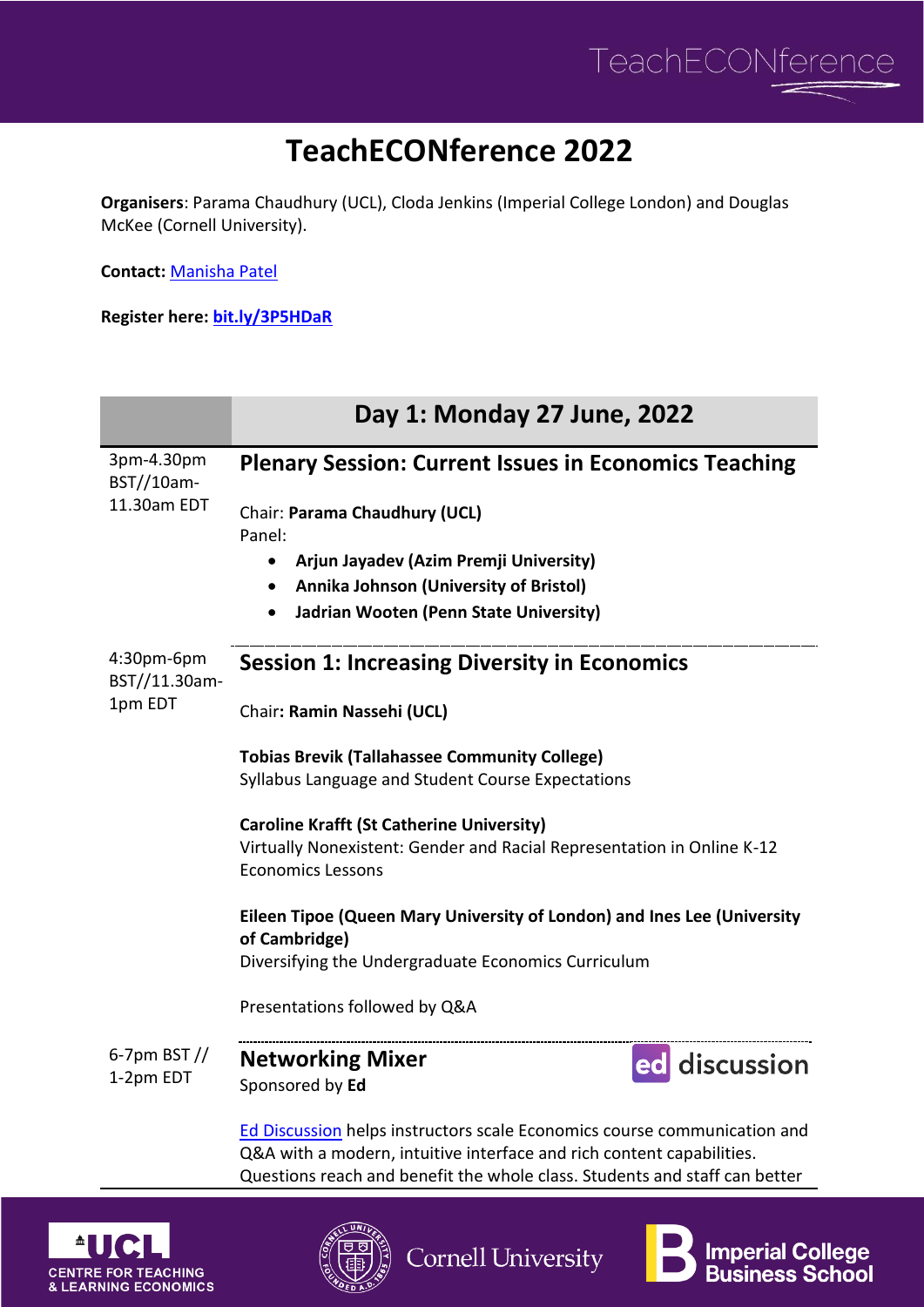

express ideas and post math, runnable code, image annotations and beyond. Less emails, more time saved. We'll show you how Ed Discussion works with Economics Education today!

|                                         | Day 2: Tuesday 28 June, 2022                                                                                                                                                                                        |
|-----------------------------------------|---------------------------------------------------------------------------------------------------------------------------------------------------------------------------------------------------------------------|
| 3pm-4.30pm<br>BST//10am-<br>11.30am EDT | Session 2: Active Learning - In-person and Online                                                                                                                                                                   |
|                                         | <b>Chair: George Orlov (Cornell University)</b>                                                                                                                                                                     |
|                                         | Jiasheng Zhu (Duke Kunshan University), Sarah Jacobson (Williams<br>College) and Luyao Zhang (Duke Kunshan University)<br>The Right Tool for the Job: Matching Active Learning Techniques to<br>Learning Objectives |
|                                         | Zachary Goodman and Melissa Famulari (UC San Diego)<br>The effect of a supplementary videos on learning in intermediate<br>microeconomics                                                                           |
|                                         | <b>Alexander Squires (University of Manchester)</b><br>Promoting Student-Lecturer Interactions in Large Lectures                                                                                                    |
|                                         | Presentations followed by Q&A                                                                                                                                                                                       |
| 4:30pm-6pm<br>BST//11.30am-<br>1pm EDT  | Session 3: New Ideas in Assessment and Feedback                                                                                                                                                                     |
|                                         | <b>Chair: Douglas McKee (Cornell University)</b>                                                                                                                                                                    |
|                                         | Petar Stankov (Royal Holloway, University of London)<br>Are Exams Authentic Assessment?                                                                                                                             |
|                                         | David Nicol and Lovleen Kushwah (University of Glasgow)<br>Enhancing learner autonomy and supervisor feedback: Making students'<br>inner feedback explicit during research thesis writing                           |
|                                         | <b>Vivien Burrows (University of Reading)</b><br>Designing assessment tasks to promote learning - building on student<br>interests and experiences                                                                  |
|                                         | Presentations followed by Q&A                                                                                                                                                                                       |







**Cornell University**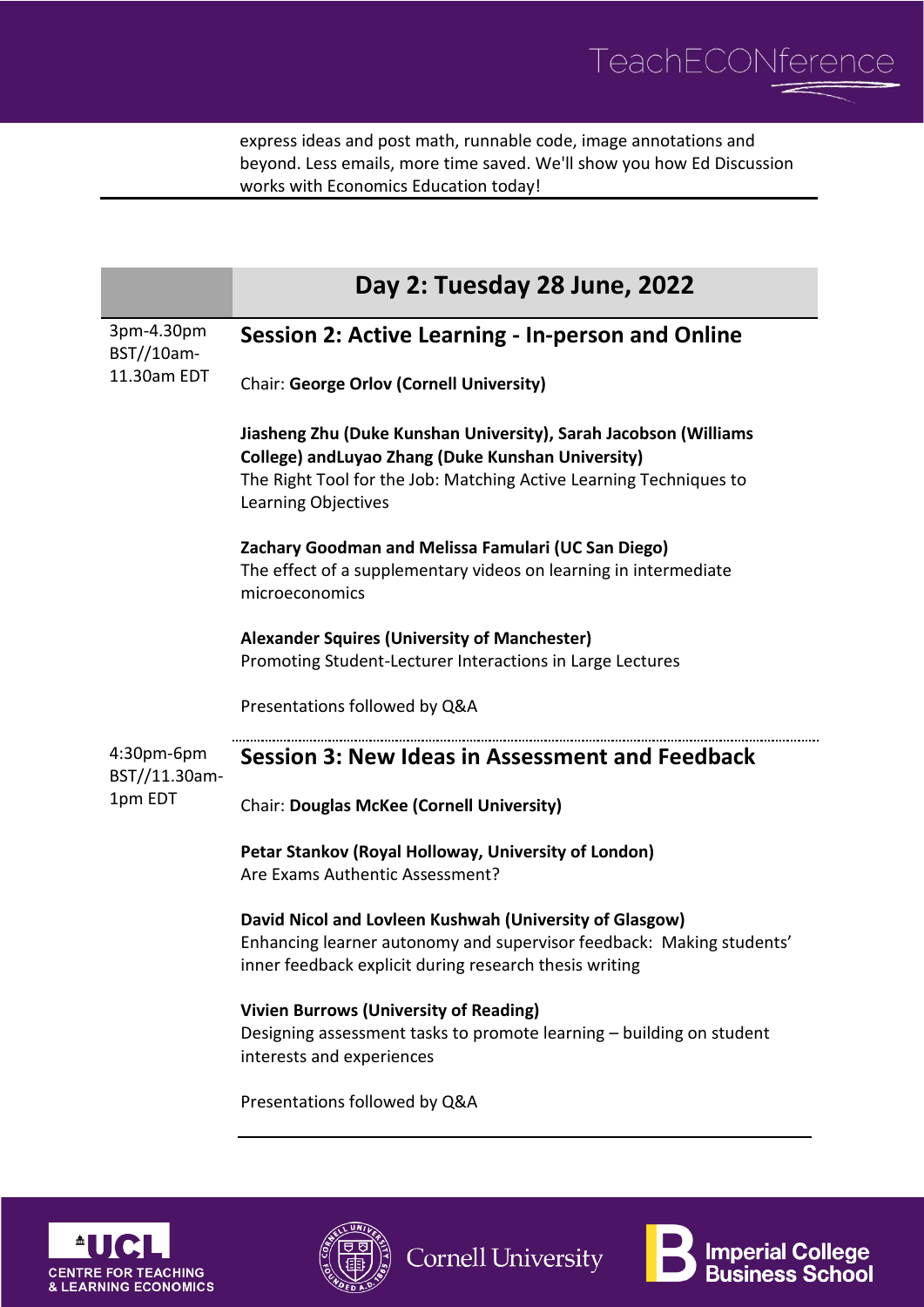

**Imperial College<br>Business School** 

| 6-7pm BST $\frac{1}{2}$ | <b>Networking Mixer</b>              |
|-------------------------|--------------------------------------|
| 1-2pm EDT               | Sponsored by Royal Economics Society |
|                         |                                      |



The Royal Economic Society is one of the oldest economic associations in the world with over 6,000 members worldwide. With an aim of promoting the study of economic science, we welcome membership to all who share our aims and objectives. Through our various activities, such as our 2 peerreviewed journals, our popular annual conference, a founding member of the Discover Economics campaign and more, we hope to be able to enhance the visibility of economics, support economists and improve diversity.

|                                         | Day 3: Wednesday 29 June, 2022                                                                                                                                                                     |
|-----------------------------------------|----------------------------------------------------------------------------------------------------------------------------------------------------------------------------------------------------|
| 3pm-4.30pm<br>BST//10am-<br>11.30am EDT | Session 4: Incorporating Real-World Data and<br><b>Experiences into Our Courses</b>                                                                                                                |
|                                         | Chair: Silvia Dal Bianco (UCL)                                                                                                                                                                     |
|                                         | Emma Bojinova (University of Connecticut) and Gil Kim (California State<br>University)<br>Using Real Data to Improve Student Learning Outcomes in Economic<br>Courses: Does This Benefit Students? |
|                                         | Gosia Mitka and Luc Bridet (University of St Andrew's)<br>Vertically Integrated Projects as an experiential student-centric approach<br>to learning economics                                      |
|                                         | <b>Nazanin Khazra (University of Toronto)</b><br>The Invisible Data: Helping Students Capitalize on Publicly Available<br>Satellite Imagery                                                        |
|                                         | Presentations followed by Q&A                                                                                                                                                                      |
| 4:30pm-6pm<br>BST//11.30am-<br>1pm EDT  | Panel: Why and how to teach students to tell<br>economics stories with data                                                                                                                        |
|                                         | Chair: Cloda Jenkins (Imperial College London)<br>Panel:<br>Diego Mendez Carbajo (Federal Reserve Bank of St Louis)<br>$\bullet$<br><b>Rose Tan (LinkedIn)</b><br>$\bullet$                        |
|                                         | <b>Thomas Viegas (Bank of England)</b>                                                                                                                                                             |

**Cornell University** 

**CENTRE FOR TEACHING & LEARNING ECONOMICS**